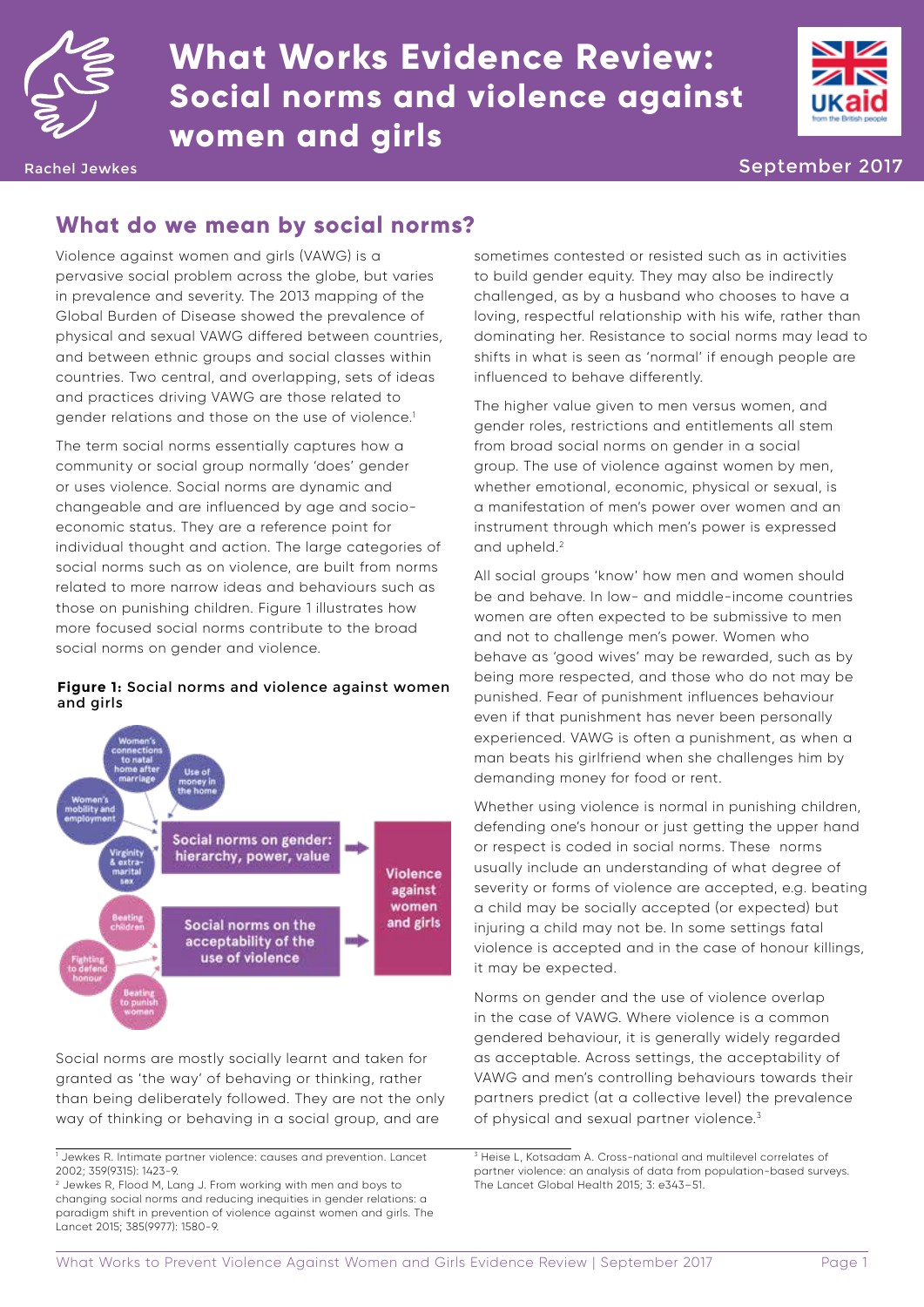

Social norms on gender and masculinity are vital for understanding VAWG. There are different ways of behaving as a man and they differ in relation to men's violence. Some masculinities emphasise men's entitlement, dominance and control over women. These often also expect a ready resort to violence among men. These masculinities are often common in the most deprived social settings. Such violent masculinities are not well respected across most societies. Those masculinities that hold respect are often based on many of the same ideas, but in milder forms and some forms of VAWG are accepted. Yet there are always some versions of masculinity that are different, these may not be based on heterosexuality, or else may emphasise caring and more equitable, non-violent relationships with women. The presence of different types of masculinities opens the possibility of engagement through interventions to shift masculinities and thus create a more caring, less violent society.

Societies also have different ways of being a woman, some of which are more accepted than others. In the Global South, being married, is highly valued and married women are expected to be controlled by their husbands and run the home. The extent to which women can move freely in the community, complete their education, work outside the home and hold political positions varies greatly between settings. Some women accept their subordinate position,

# **Lessons from What Works: Social norms on gender**

usually assuming or feeling that to do otherwise would be futile or impossible. Others find spaces in which to claim a more engaged position in society and connect with other women. Research conducted through What Works shows that those who assert themselves, and join with other women, often experience less violence, although this is not always the case. The spaces in which women can and cannot actively participate in society are generally circumscribed. This was shown in research conducted by TearFund and Heal Africa in the Democratic Republic of the Congo where women who were more engaged in their religious institution experienced less partner violence (Figure 2).

The impact of social norms on violence is clear in research on the prevalence of intimate partner violence (IPV) in Afghanistan. The Demographic and Health Survey shows that the proportion of ever married women who have experienced physical, sexual or emotional violence from their husband in their lifetime ranges from over 90% in Herat and Ghor provinces to 7% in Badakhshan. In the baseline research for the Women For Women International (WfWI) intervention evaluation in Afghanistan, there was a marked difference in reports of violence by ethnic groups and this was seen across different types

## **A culture of violence**

of violence measured in the study (Figure 3).

Gender norms and norms on violence impact violence among children. The baseline data from the evaluation of Right To Play's intervention in Pakistan indicates that witnessing their mother being beaten at home is strongly associated with perpetrating violence among peers in school and having more patriarchal gender attitudes. This acceptable use of violence and gender relations is socially learnt by children within households and unless challenged will impact more widely in their lives.

#### **Figure 3:** Prevalence of different forms of violence by ethic group, WfWI evaluation Afghanistan



**Figure 2:** Association between women in the DRC's religious engagement, gender attitudes



Social norms are quite difficult to measure and best studied through ethnographic research. Questions about individual attitudes or perceptions of gender relations and roles do not measure social norms on their own, although they can serve as a proxy for social norms at an aggregate level. Researchers should be cautious of misinterpretation as often social norms are more complicated than the questions used to assess them. For example violence of specific types or degrees may be acceptable or 'deserved' but not unlimited violence. Violence may be perceived as deserved when a woman is 'blame worthy' but not if regarded as 'blameless'. Perceptions of socially acceptable gender relations can be captured through questions that ask about community beliefs, e.g. 'my community believes that a woman should always obey her husband.' These questions need to be carefully

**Box 1:** Sonke Gender Justice is working to change social norms on gender and violence in an informal settlement in South Africa. They have a complex intervention that includes gender transformative workshops focused on men called the Change curriculum. They also have community action teams and activists undertaking a range of street and neighbourhood activities, murals, and community radio. These activities will be ongoing over two years and evaluated in a RCT under What Works.

Interventions to change social norms take multiple forms and evidence shows that they can be effective in preventing VAWG, but context is important. There are still significant gaps in the evidence base which we are working to address through What Works. Reviews of evidence on what works to prevent VAWG suggest that multi-component interventions work best. These interventions work with multiple

### COMMUNITY-BASED INTERVENTIONS

Community mobilisation interventions seek to empower women, engage men, and change gender norms at a community level. They can include community workshops and peer trainings aimed at shifting attitudes and behaviours by critically reflecting on prevalent social norms. The interventions often include localised campaigns with murals, community drama, neighbourhood discussions, and community mobilisation activities including video, radio broadcasts or dramas. There are examples of interventions that have been delivered over a few

# **Gender attitudes: individual and perceived community views**

## **Interventions to change social norms: evidence of effectiveness**

- developed as one dimension of gender relations (e.g. expected gender roles) does not capture the totality of gendered power relations. Gender relations are complex and indicators need to be carefully developed. To fully understand social norms, the prevalence of behaviour must also be measured. Social norms obviously influence behaviour, just as behaviour change will lead to changes in social norms.
- Although caution is needed, attitudes are often measured. Figure 4 shows the mean scores on gender attitudes at the personal level and perceived social norms. It shows that women in South Africa and Tajikistan perceived the community gender attitudes to be more conservative than their own views on gender. In Afghanistan, there was no difference between the two sets of attitudes. This suggests that in a country like Afghanistan there is little social and intellectual space for individual attitudes of women to differ from those perceived in the community and little exposure to different ideas. This provides a key pointer to required interventions.
- Community norms on gender and violence impact the likelihood that a woman may be exposed to violence. Individual attitudes are often important as well, as they may impact the likelihood of conflict in a relationship and the degree to which a woman is respected.
- groups of individuals in a setting, such as men and women, or parents and children, and combine several intervention approaches, such as gender norm change programming and economic empowerment. Such programmes demonstrate that an individual's views on gender and violence are more effectively changed, and the change supported, when other dynamics in the environment support this change.
- years having a significant impact on violent behaviour after rigorous evaluation. Both The Safe Homes and Respect for Everyone (SHARE) Project, and SASA!, evaluated in Uganda, were found to be effective.<sup>4,5</sup> SHARE reduced women's past year experience of physical IPV by 21% and SASA reduced it by 52%. However not all community-based interventions have impacted community-level attitudes and violence<sup>6</sup>. The ones that are more effective include participatory workshops exploring gender and relationships and building skills.
- 
- mobilization intervention to prevent violence against women and reduce HIV risk in Kampala, Uganda. BMC Medicine 2014; 12: 122.
- 6 Fulu E, Kerr-Wilson A, Lang J. What works to prevent violence against women and girls? Evidence Review of interventions to prevent violence against women and girls Pretoria: Medical Research Council, 2014.

#### **Figure 4:** Individual and perceived community attitudes on gender (measured on different scales)



4 Wagman J, Gray RH, Campbell JC, et al. Effectiveness of an integrated intimate partner violence and HIV prevention intervention in Rakai, Uganda: analysis of an intervention in an existing cluster randomised cohort. Lancet Global Health 2015; 3(1): e23-33. 5 .Abramsky T, Devries K, Kiss L, et al. Findings from the SASA! Study: a cluster randomized controlled trial to assess the impact of a community